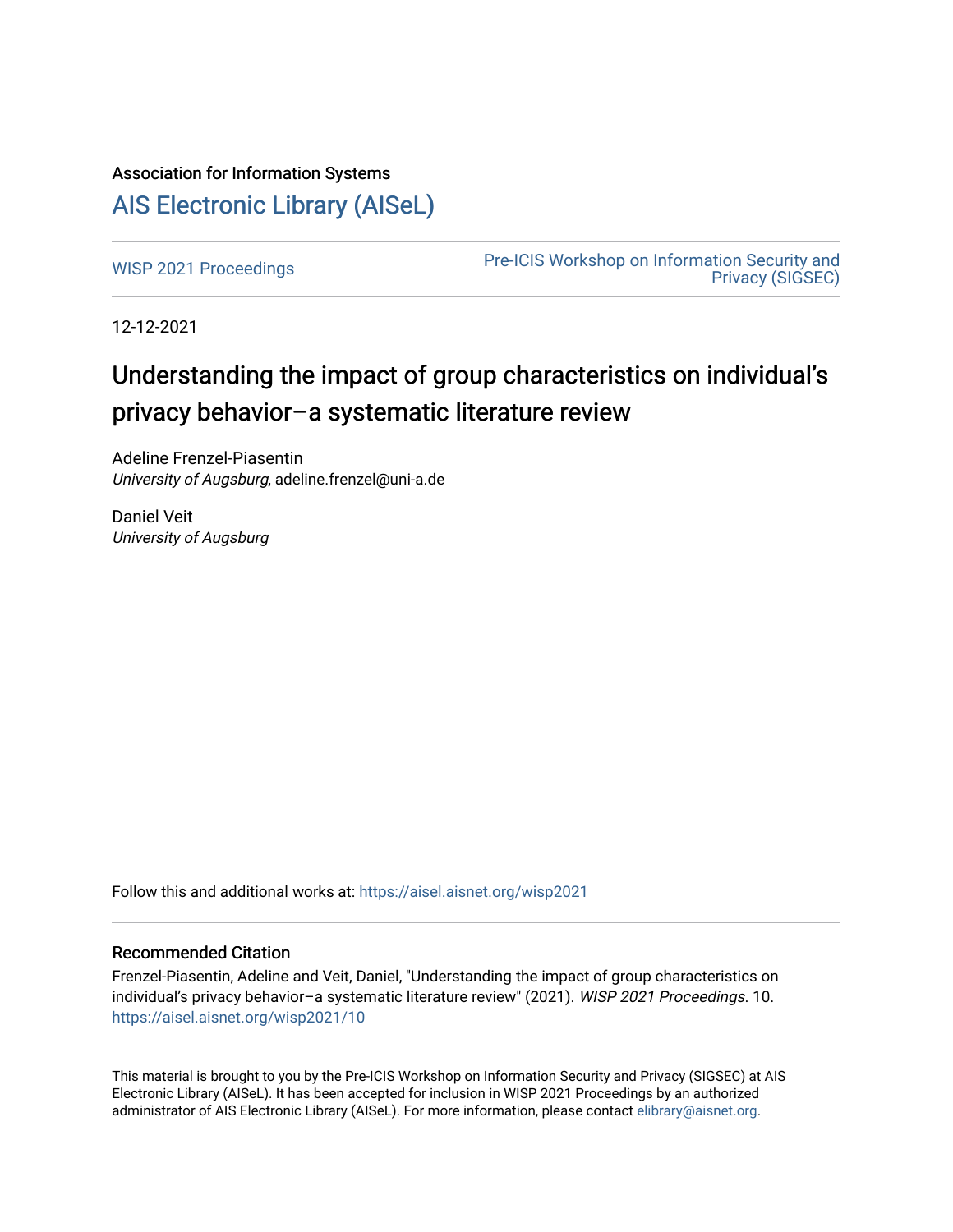# **Understanding the Impact of Group Factors on Individual's Privacy Behavior – A Systematic Literature Review**

**Adeline Frenzel-Piasentin**<sup>1</sup> **and Daniel Veit**  Faculty of Business and Economics, University of Augsburg, Augsburg, Germany

### **ABSTRACT**

As a result of on-going digital transformation, privacy concerns and resulting privacy behavior play an important role in everyone's life and affect both individuals as well as groups of individuals. However, there is a lack of literature on the impact of group characteristics on individual privacy behavior. Thus, the goal of this work is to provide an overview of the grouplevel factors that influence an individuals' privacy behavior. By conducting a systematic literature review, we identified a total of 14 articles which investigate several factors influencing privacy behavior on the group-level. We find the theory of multilevel information privacy (TMIP) as most promising avenue to understand the role of group factors for individual privacy behavior and extend TMIP by group characteristics, group behaviors, as well as privacy concerns. Finally, even though several papers investigated the impact of group factors, there is still a big need for more research in this area.

**Keywords:** Group factors, group characteristics, individual privacy behavior, TMIP

## **INTRODUCTION**

As digital transformation influences nearly everyone's life, almost all individuals are constantly asked to make privacy decisions when browsing for information, shopping online, sharing pictures with friends on social media, using personalized products and services, etc. (Acquisti et al. 2015; Data Privacy Manager 2020; Sutanto et al. 2013). The factors driving these privacy decisions can thereby vary for each individual user (Statista 2021). In many situations,

<sup>&</sup>lt;sup>1</sup> Corresponding author. adeline.frenzel@uni-a.de +49 821 598 - 4083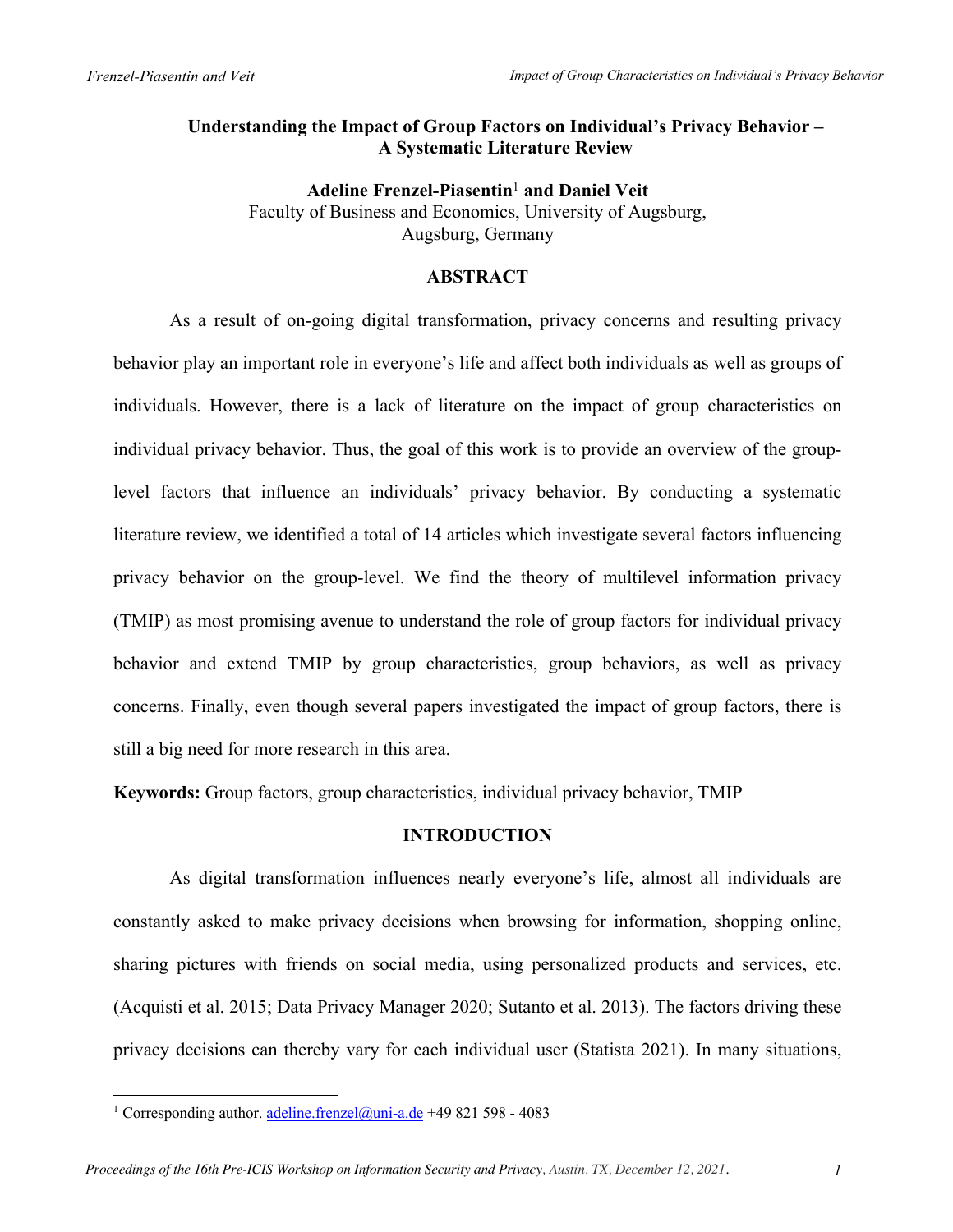such privacy decisions are not only influenced by individual factors but group level factors play an important role (Smith et al. 2011) because almost every individual usually belongs to multiple groups at once (Bélanger and Crossler 2011). As the majority of current literature in IS has only focused on privacy behavior on the individual level, various calls for a better understanding of research on the group level have already been made (e.g., Bélanger and Crossler 2011; Smith et al. 2011). At the same time, group privacy is a research field that touches upon many disciplines, such as psychology (e.g., Dhir et al. 2017; Stuart et al. 2019) or sociology (e.g., Laufer and Wolfe 1977; Van den Broeck et al. 2015). Therefore, we want to provide an overview of the main group level factors influencing an individuals' privacy behavior by investigating IS and related literature. We pose the following research question: *How and which group level factors impact an individuals' privacy behavior?*

To answer this question, we conduct a systematic literature review with focus on information systems (IS) research but complement this with literature from other fields to gain a broader understanding of group characteristics and group behaviors that influence individual privacy behavior online. We examine how and why privacy is a multilevel construct, consisting of an individual- and a group-level, and how a group is classified. We continue with a description of our literature review approach. Then we present our results with an overview of the most important group-level factors that are influencing an individual's privacy behavior. Finally, we discuss our main findings and describe the limitations of our work.

#### **THEORETICAL FOUNDATION**

In the following section, we define privacy and discuss privacy concepts as well as theories that are of relevant for our study. In the second part, we will examine what a group is, and especially how individuals know that they are part of a certain group.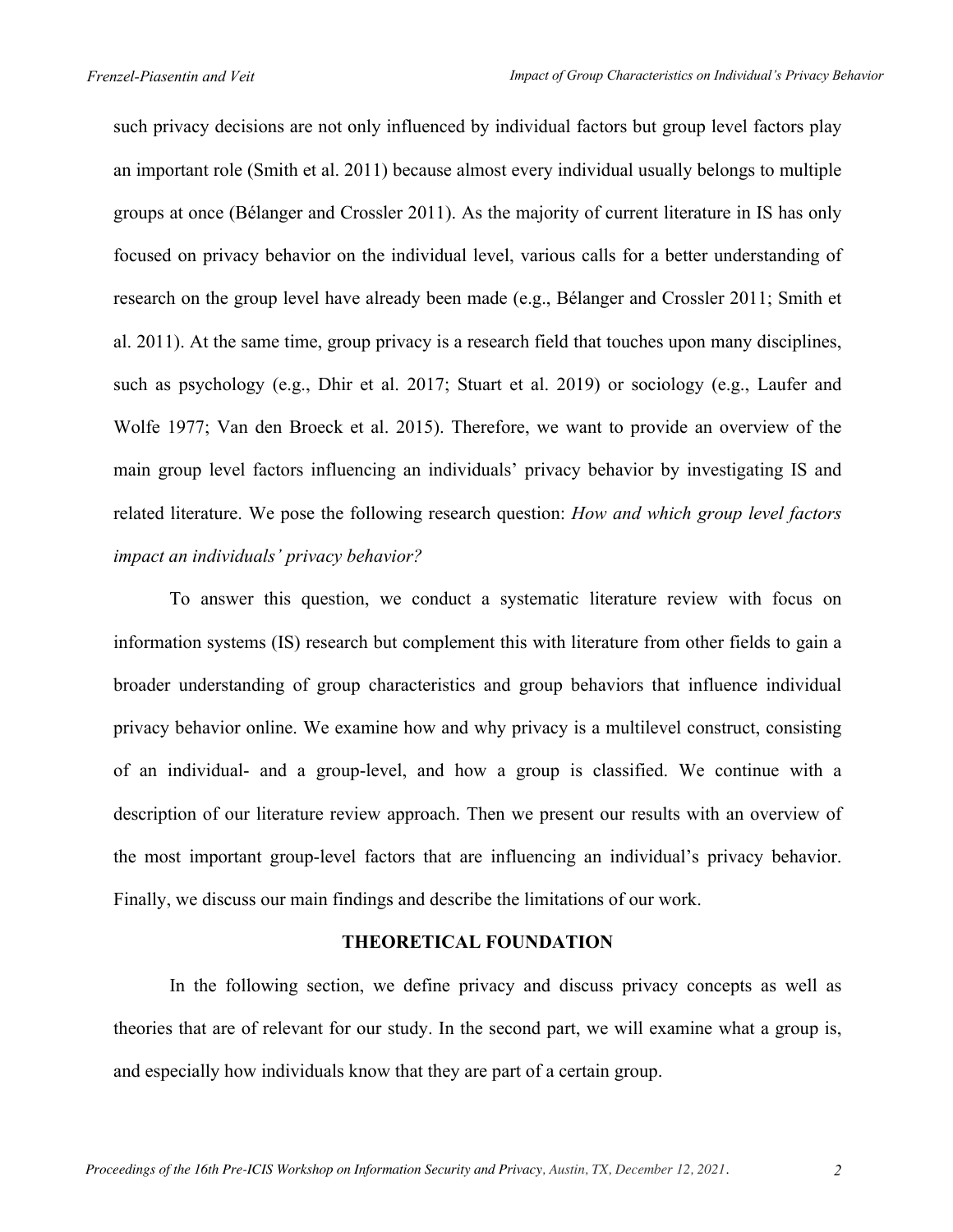#### **Privacy**

A clear definition of privacy is still lacking in current research, but most research agrees that privacy concepts and definitions are elastic and depend on the context (Dinev et al. 2013; Stuart et al. 2019). Furthermore, privacy can be present on two levels, the individual- and the group-level. While most research has focused on privacy on the individual-level, privacy on the group-level has mainly been neglected in IS literature (Bélanger and James 2020; Bélanger and Xu 2015). Nonetheless, privacy has been recognized as a group-level construct for several decades (Laufer and Wolfe 1977; Westin 1967). To explain these two different levels of privacy, we follow the definitions of Bélanger and James (2020) who define individual information privacy as an individuals' ability "to construct, regulate, and apply the rules (i.e., norms) for managing his or her information and interaction with others" (p. 512). Group information privacy on the other hand is described as a groups' ability "to construct, regulate, and apply the rules (i.e., norms) for managing their information and interaction with others" (Bélanger and James 2020, p. 513). In line with these definitions, it is obvious that groups do have their own structure and identity, and therefore have their own privacy concerns. This means that the groups' information privacy concerns oftentimes differ from the individual privacy concerns of the members of the group (Bélanger and Crossler 2011; Watson-Manheim and Bélanger 2002). To conclude, it can be summarized that privacy can be on the individual- and group-level and there are different privacy concerns for each of those levels.

#### **Relevant Theories in Privacy Research**

This section gives an overview of the most relevant privacy theories in the literature which include groups: the privacy calculus perspective and the communication privacy management (CPM) theory. Laufer and Wolfe (1977) developed the privacy calculus which had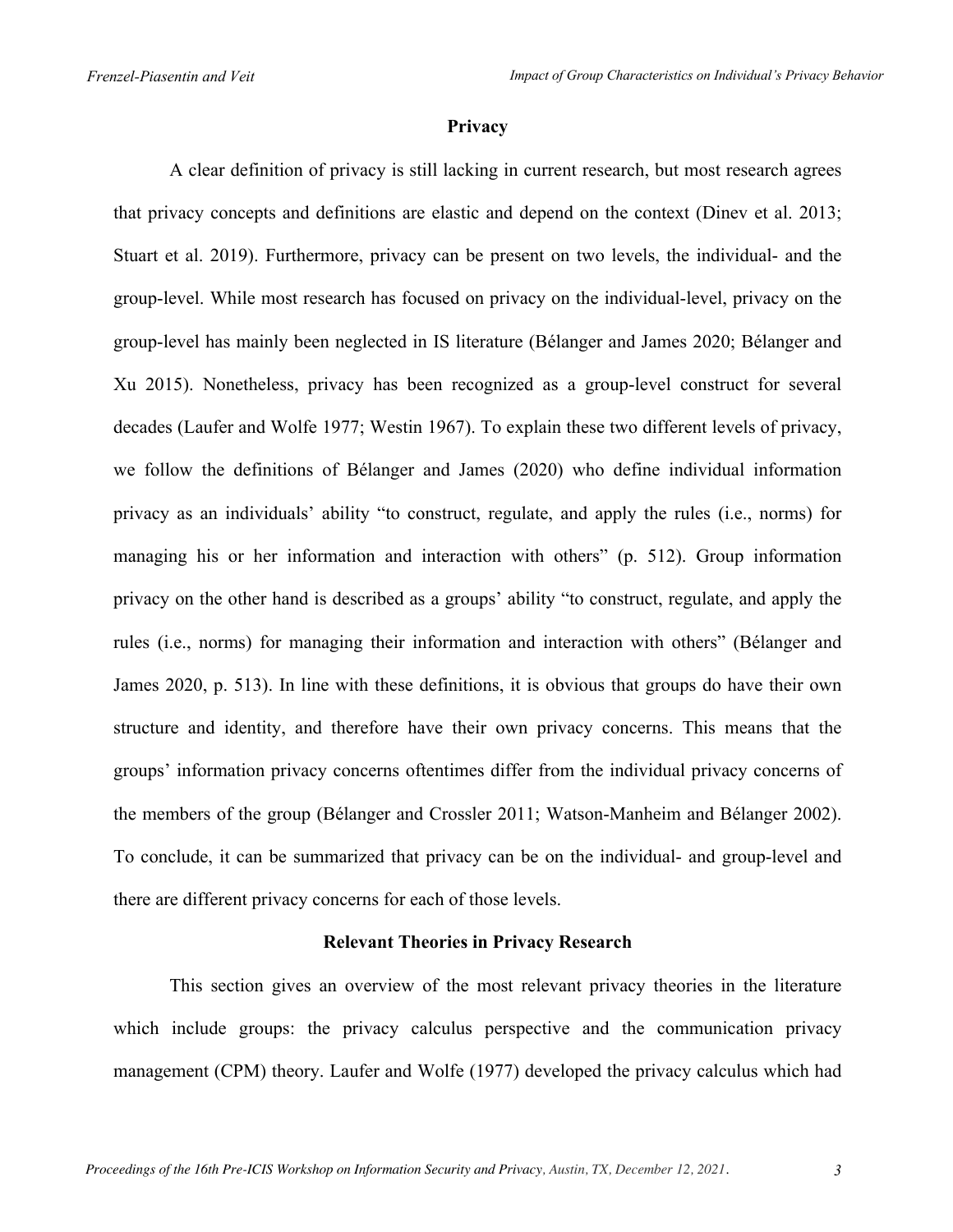been adapted to the IS context (e.g., Dinev and Hart 2006; Kehr et al. 2015). This theory states that individuals tradeoff risk and benefits before they make any privacy decision or disclose any personal information (Dinev and Hart 2006; Xu et al. 2009). While privacy benefits refer to the advantages that arise from disclosing personal information, privacy risks describe an individuals' perception that the disclosure of information leads to a negative outcome (Malhotra et al. 2004).

The second relevant privacy theory is communication privacy management (CPM) which focuses "on how people collectively manage private objects (information)" (Stuart et al. 2019, p. 4). CPM theory uses the term boundaries to describe the borders of private information flow in order to help understanding how privacy can be controlled or managed (Anderson and Agarwal 2011; Petronio 2002). These boundaries can vary from being fully open to being fully closed or even secret (Sutanto et al. 2013). While an open boundary means that private information is easily accessible, a closed boundary means that information is private, not accessible, and well protected (Trepte and Reinecke 2011). CPM sets rules and norms to help making decisions on how such boundaries can be maintained and to aid in managing privacy (Anderson and Agarwal 2011). Thereby, the desired levels of privacy can be reached (Trepte and Reinecke 2011).

#### **Groups**

To classify what a group is and how individuals identify with groups, we are looking at two different points of view. Firstly, we have a look at the characteristics of Smith et al. (2011). According to them, three main key components characterize a group: (1) the members of a group are striving for interdependent goals, (2) the members of a group are able to react to each other and also know of each other, and (3) the members of a group view themselves as a group (Smith et al. 2011), e.g., youth organizations, sport teams, or alliances of women. Secondly, we look at the social identity theory (SIT), which aims at examining how individuals identify with multiple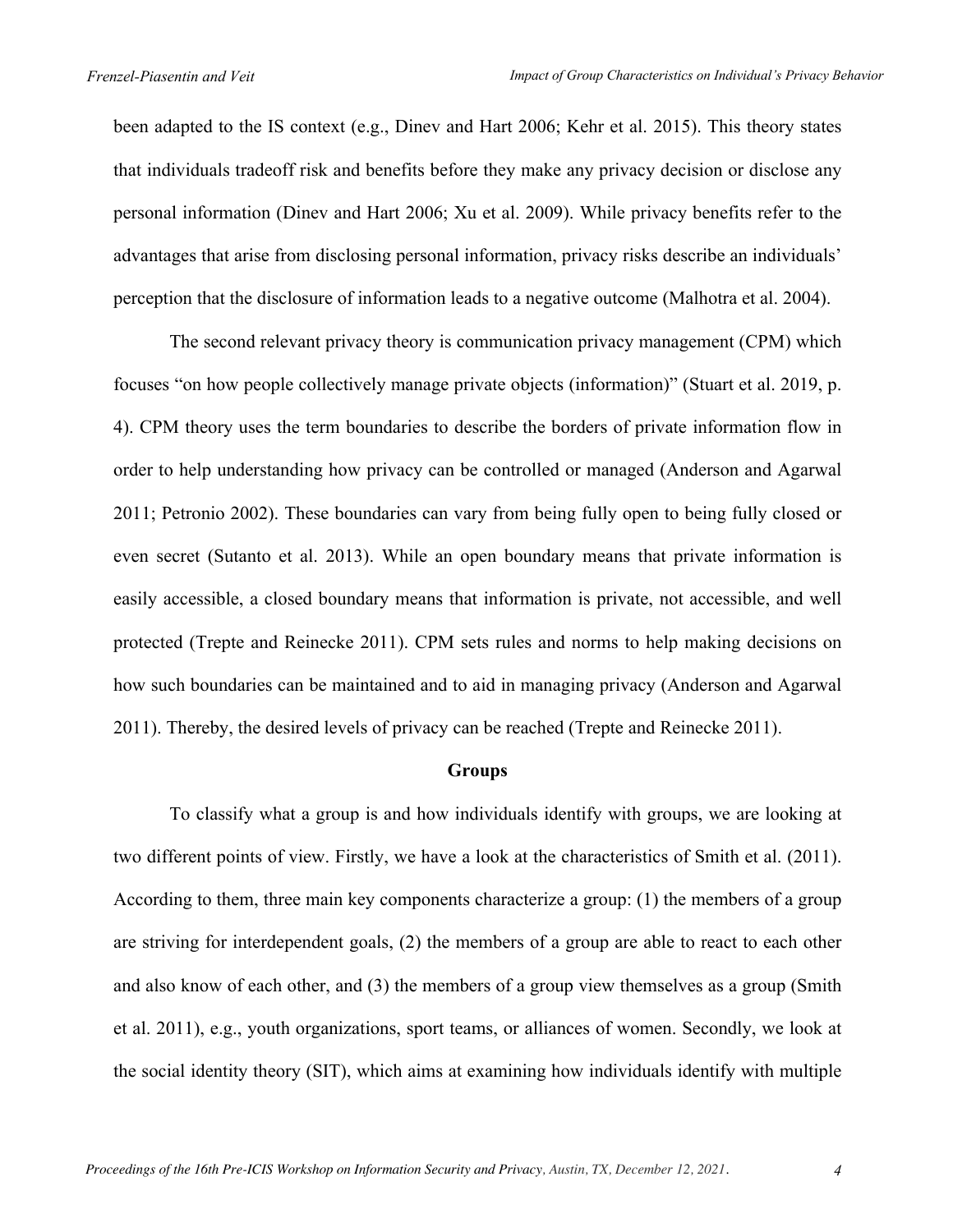groups and behave in terms of these groups (Bélanger and James 2020; Tajfel and Turner 2004). In SIT, three processes are central. First, "an individual categorizes others into groups based on common characteristics meaningful to him or herself" (Bélanger and James 2020, p. 519) (social categorization). Then the individual identifies him or herself with one or more groups based on shared characteristics (social identity). Finally, different groups can be compared to one another by the individual (social comparison) groups (Bélanger and James 2020; Tajfel and Turner 2004). As mentioned previously groups have their own structures and constructs even though individuals are their key components (Bélanger and Crossler 2011). In line with that different groups form their own different norms and rules (Watson-Manheim and Bélanger 2007).

#### **METHODOLOGY**

We conduct a systematic literature review approach following the guidelines of Webster and Watson (2002) and apply the process of Xiao et al. (2013). We focus our literature search on peer-reviewed articles on three databases: EBSCO host, ProQuest, and Web of Science. The search string consists of two parts and we search for our search terms in title, abstract, and keywords. The first part contains "privacy", while the second part aims at the group aspect of our research: [privacy] AND [group\* OR group-level OR multi-level OR multilevel]. We receive 853 results on EBSCO host, 1387 results on ProQuest, and 1377 results on Web of Science (as of June 2021). In our first screening process, we read title, abstract and keywords of all articles and exclude all articles that are duplicates, are not related to IS, do not mention any group-level factors or are neither empirical nor conceptual journal articles. We end up with 126 relevant articles (41 from EBSCO host, 41 from ProQuest, and 44 from Web of Science). Another exclusion criterion is quality; we only use journals with the quality Q1 on Scimago. We end up with an initial shortlist of 54 relevant articles (20 from EBSCO host, 20 from Web of Science,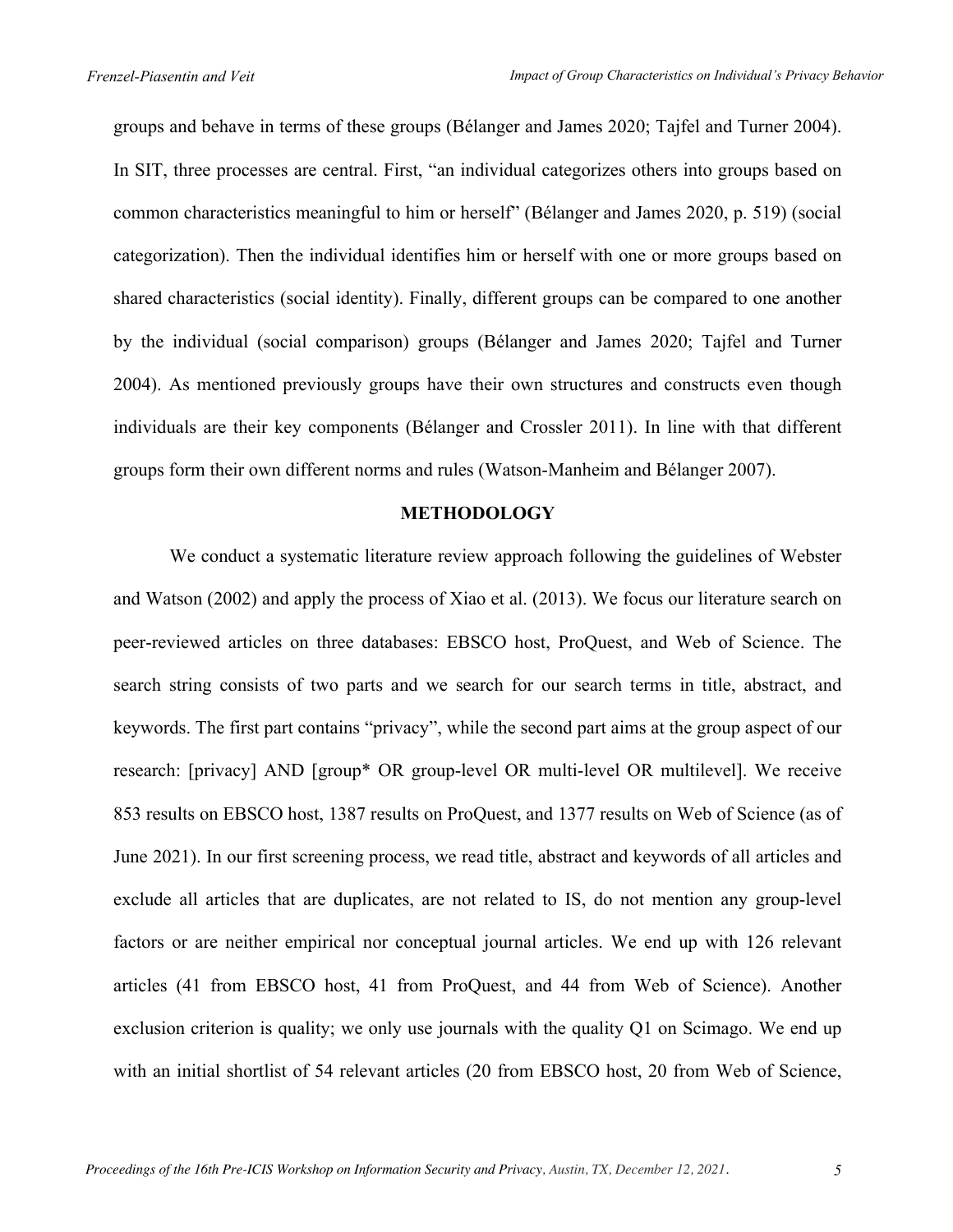and 14 from ProQuest). Moreover, we conduct a forward and backward search on these 54 articles and apply the exclusion rules to them as well. This led to four additional articles. As next step, we conduct a full analysis of these 54 articles in more detail and exclude further articles which do not include a link between privacy and group-level characteristics. Our final sample consists of 14 relevant articles. We carefully analyze and classify the final pool of papers by focusing on group-level factors and their impact on users' individual privacy behavior. The coauthors independently check and align the classification using deductive and inductive reasoning (Xiao et al. 2013). Eventually, we summarize our results in Table 1.

#### **RESULTS**

In the following, we present the most prevalent group-level factors that influence an individuals' privacy behavior (see Table 1) to answer some of the calls for a group-level analysis in previous literature (e.g., Bélanger and Crossler 2011; Smith et al. 2011). We develop a model based on the theory of multilevel privacy (TMIP) of Bélanger and James (2020) and extend it by several factors which we find in our results. First, we examine how group characteristics influence individual privacy behavior. Second, we integrate the group factors into TMIP.

| <b>Author</b>                       |                                  | <b>Factors</b>                  |
|-------------------------------------|----------------------------------|---------------------------------|
| <b>Bélanger and Crossler (2011)</b> | • Group dynamics/characteristics |                                 |
| <b>Bélanger and James (2020)</b>    | $\cdot$ MIPD                     | • IPN development               |
|                                     | • Privacy calculus               | • Environmental characteristics |
|                                     | • Information privacy            | • Salient social identity       |
|                                     | norms (IPNs)                     | • Experiential feedback         |
| Bergström (2015)                    | $\bullet$ Age                    | • Gender                        |
|                                     | • Education                      |                                 |
| <b>Budak et al. (2015)</b>          | • Culture/Country                | $\bullet$ Gender                |
|                                     | $\bullet$ Age                    | • Education                     |
| De Wolf et al. (2014)               | $\bullet$ Age                    | • Education                     |
|                                     | • Gender                         | • Group dynamics                |
| <b>Dhir et al.</b> (2017)           | $\bullet$ Age                    |                                 |
|                                     | • Gender                         |                                 |
| Elueze and Quan-Haase (2018)        | $\bullet$ Age                    |                                 |

**Table 1.** Group Factors Influencing Individual Privacy Behavior (Excerpt of Concept Matrix)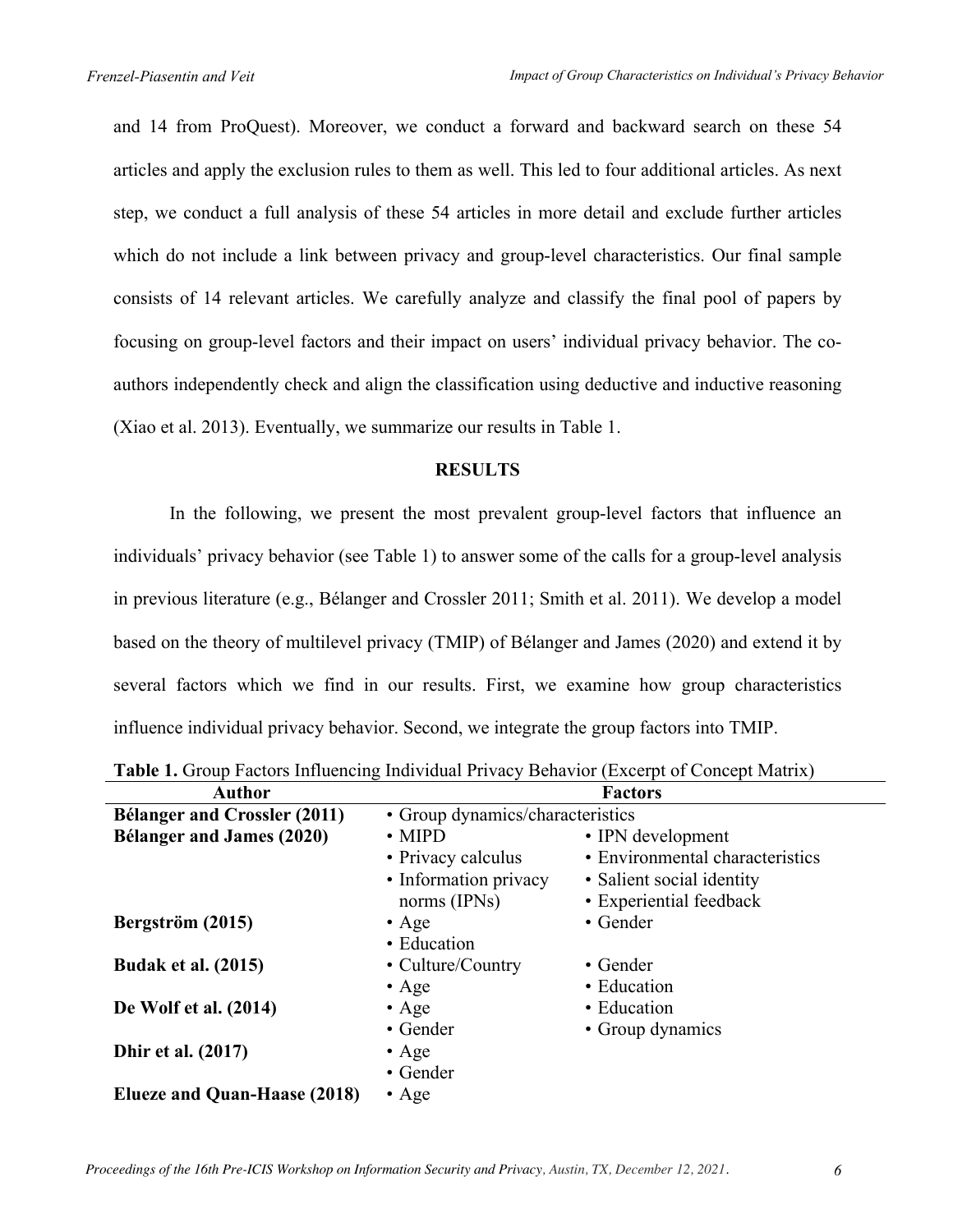| Krasnova et al. (2012)         | • Culture                                                                                |             |  |
|--------------------------------|------------------------------------------------------------------------------------------|-------------|--|
| Kruikemeier et al. (2020)      | • Social contract perception (neutral, carefree, wary, highly-<br>concerned, ambivalent) |             |  |
| and Peyrat-Guillard<br>Miltgen | $\bullet$ Age                                                                            |             |  |
| (2014)                         | • Culture                                                                                |             |  |
| Moustaka et al. (2019)         | $\bullet$ Age                                                                            | • Culture   |  |
|                                | • Gender                                                                                 | • Education |  |
| Park et al. (2015)             | • Peer pressure/herding behavior                                                         |             |  |
| Van den Broeck et al. (2015)   | $\bullet$ Age                                                                            |             |  |
| Wisniewski et al. (2016)       | • Relationship boundaries                                                                |             |  |

#### **Group Characteristics**

#### *Country/Culture*

Culture impacts the influence of several factors (protection and regulation, trust, responsibility) on individual privacy concerns as well as the way in which privacy concerns impact the individual privacy behavior in form of disclosure behavior (Miltgen and Peyrat-Guillard 2014). These impacts of culture differ depending on the country. Miltgen and Peyrat-Guillard (2014) find that people from collectivistic countries (CCs), such as Spain, trust institutions more and generally have a higher level of trust than people from individualistic countries (ICs), such as France. The same cultural difference applies for the trust in public regulation. Furthermore, people from ICs have been shown to be more responsible for their data and information use as well as more reluctant towards the disclosure of personal information or data. Contrasting these findings, privacy concerns of Facebook users have a more negative impact in cultures that tend to be more uncertainty avoidant (CCs) (Krasnova et al. 2012). Additionally, users from CCs have been shown to be less likely to trust the social network sites' (SNS) provider and fellow users, and therefore are disclosing less of themselves on Facebook than users from ICs (Krasnova et al. 2012). Overall, it can be said that country and culture influence an individuals' privacy behavior, but that this influence differs depending on country and culture. Moreover, findings on ICs and CCs show divergent outcomes.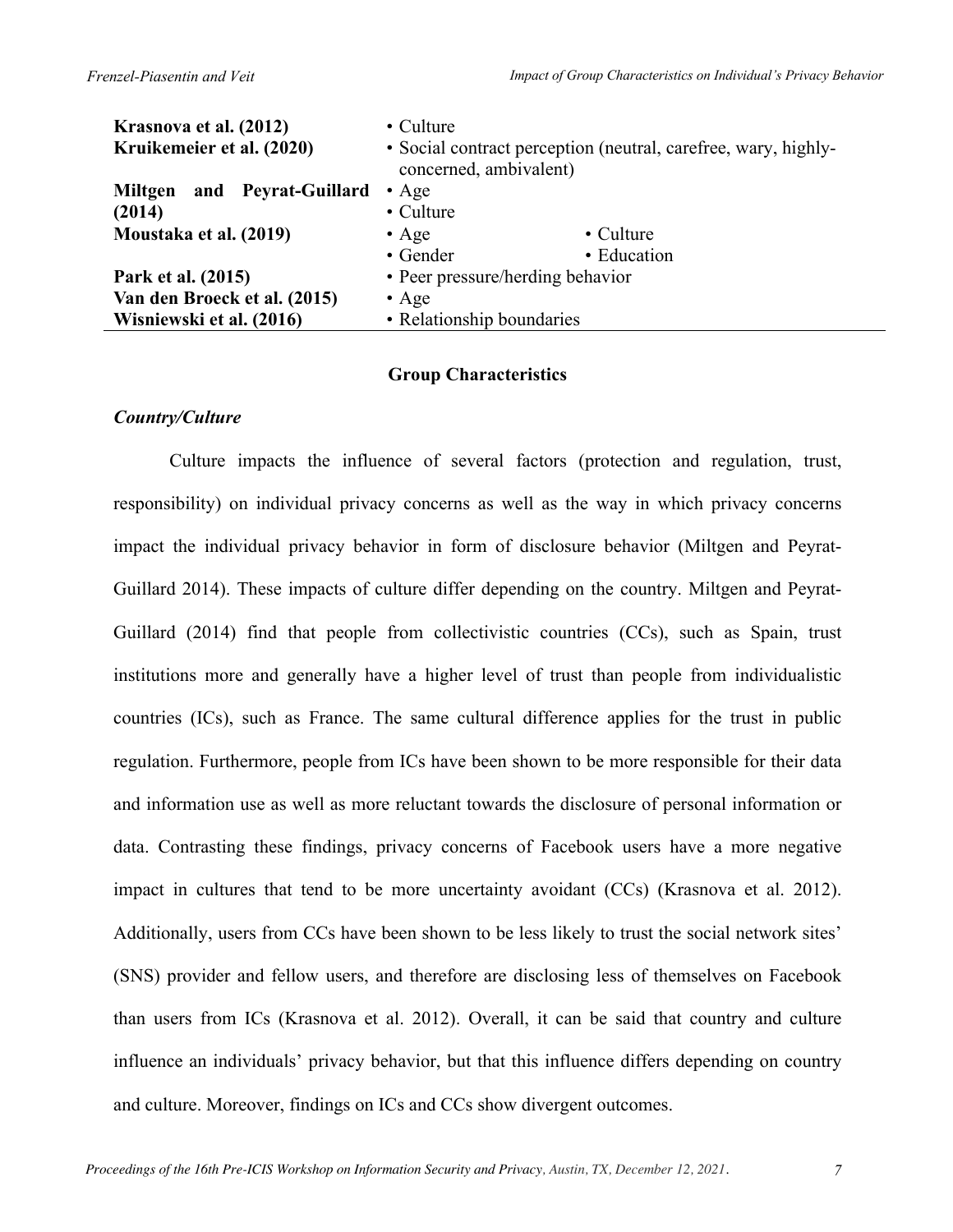*Age*

In terms of age, research found different age groups to be differently concerned about privacy and to show different privacy behavior. Older people are more afraid of possible data misuse and have higher privacy concerns (Miltgen and Peyrat-Guillard 2014; van de Broeck et al. 2015). Moreover, older people predominantly categorize as citizens wishing for better data protection (Budak et al. 2015). Older individuals also use individual privacy management strategies more often than younger age groups (De Wolf et al. 2014). Nonetheless, they are not a homogenous group, all having the same privacy attitudes and behaving in the same way towards privacy. While the majority of them can be classified as privacy pragmatists, weighing out the risks and benefits of data disclosure, their privacy attitudes are still varying (Elueze and Quan-Haase 2018). While young people are less afraid of data misuse and have lower privacy concerns than older age groups, they feel more responsible for their own data use online and are more confident in their capability to control their own data (Miltgen and Peyrat-Guillard 2014). As they are more confident in controlling their privacy, they are also more likely to disclose their information to a bigger audience (van de Broeck et al. 2015). Moreover, young people update their privacy settings on Facebook far more often than other age groups. Additionally, younger individuals' use more personal data protection strategies and tend to lie more often when it comes to the disclosure of personal information online (Miltgen and Peyrat-Guillard 2014).

#### *Gender*

Results about gender influences on individual privacy behavior have been inconclusive in previous research (Moustaka et al. 2019). While Budak et al. (2015) found no gender differences at all in the groups they divided Balkan citizens into, Dhir et al. (2017) and De Wolf et al. (2014) found female social media users to be more concerned about privacy than male users. In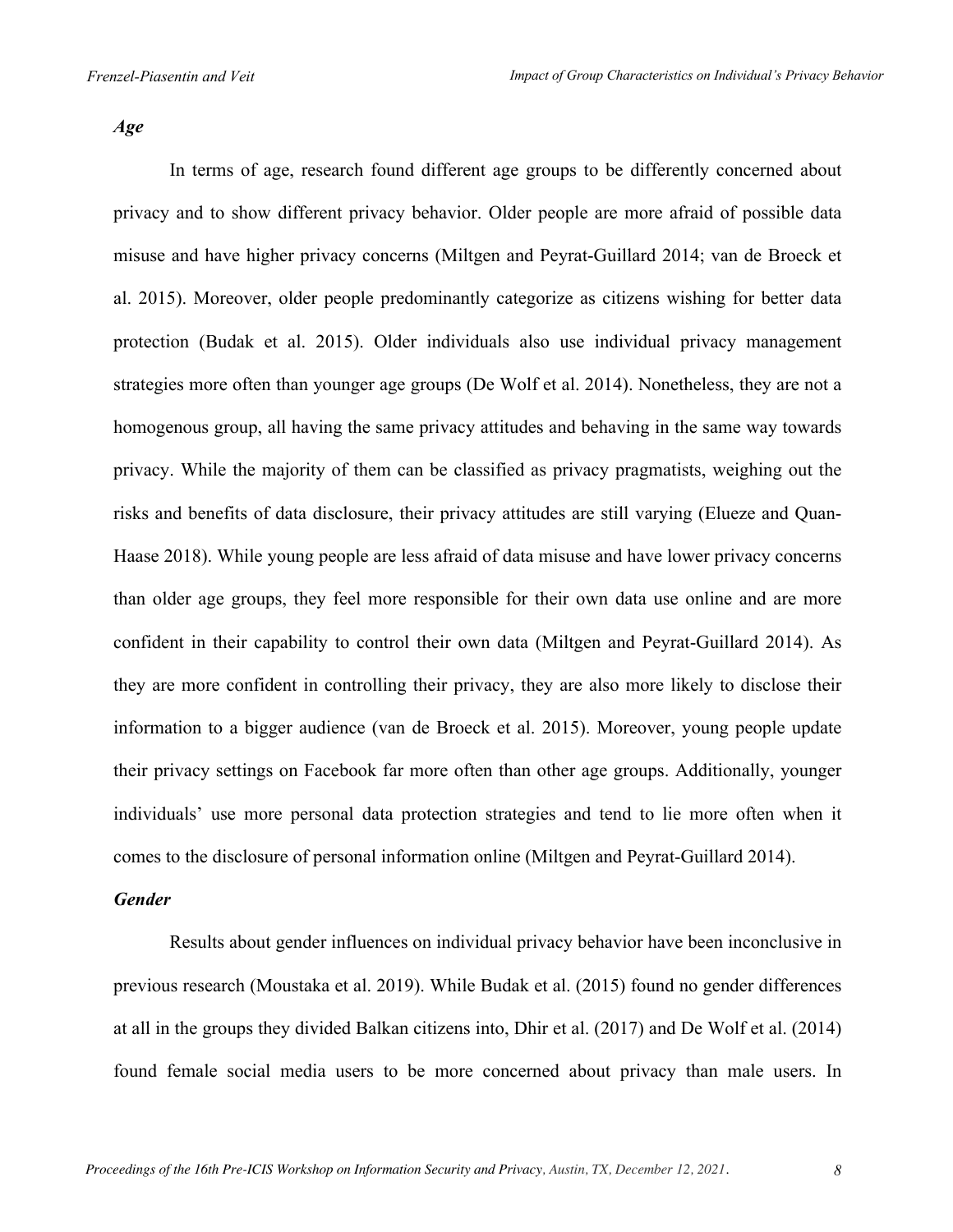conclusion, it can be said that findings on gender influence on individual privacy behavior have always been, and still are, inconclusive.

#### *Education*

Several studies investigate the link between education and privacy concerns, respectively the attitude towards privacy. A higher level of education usually is linked to people having more knowledge about privacy and therefore being more concerned (Budak et al. 2015; Moustaka et al. 2019). Bergström (2015) found lower education to be linked to lower privacy concerns. Thereby it can be said that the level of education has an impact on individual privacy behavior.

#### **Group Behaviors**

Group behaviors not only influence the group IPNs' development, but also privacy concerns and privacy behavior of individuals (Bélanger and James 2020). Bélanger and Crossler's (2011) identify several group dynamics' (e.g., group cohesion, group centrality, group characteristics, etc.) and highlight their influence on group information privacy concerns as well as on individual information privacy concerns. Furthermore, members who form a common bond with their group are more likely to apply privacy management strategies. Group members with educative roles, such as group leaders, are even more likely to apply privacy management strategies (De Wolf et al. 2014). In contrast, group compositions do not show a significant influence on privacy behavior, e.g., privacy management strategies (De Wolf et al. 2014).

Further group behaviors influencing the development of group IPNs' are carry-over behaviors and primacy. While carry-over behavior describes the actions that a new group member takes, based on some previous group memberships, primacy describes the situation if an explicit norm for a specific behavior in a group does not yet exist and the way this situation is dealt with for the first time suddenly becomes the new norm (Bélanger and James 2020).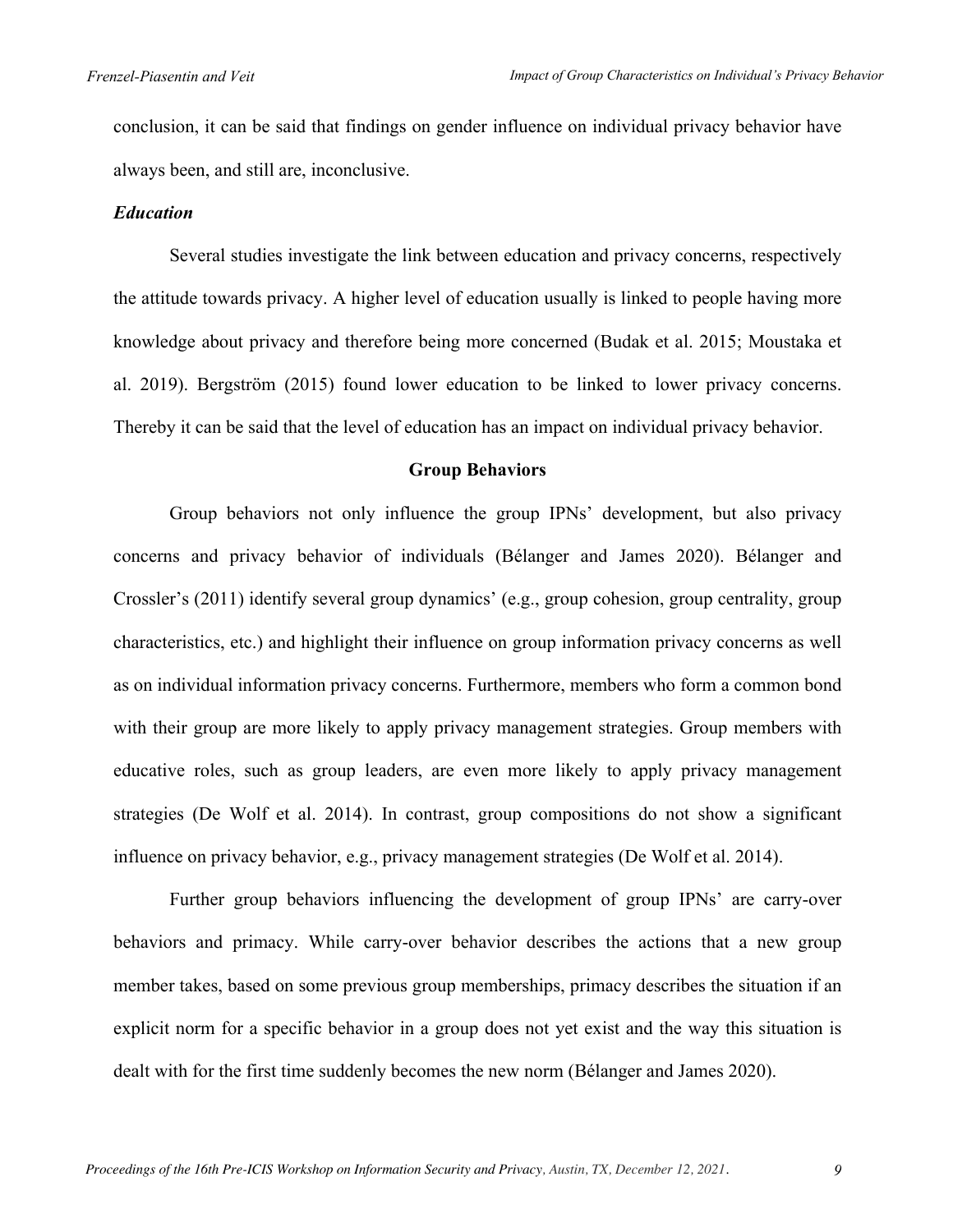# **Theory of Multilevel Privacy (TMIP)**

The TMIP provides an explanation of the reasons why a social unit makes a specific multilevel information privacy decision (MIPD) at a certain point in time under certain circumstances. According to them, a MIPD consists of two components: Information and interaction. While information refers to the information about whose disclosure has to be decided, interaction refers to the recipient of this information. A MIPD requires, in line with the CPM theory, the use of privacy rules or norms (e.g., information privacy norms (IPNs)) to manage both of these components, information and interaction. Which IPNs are applied in a particular MIPD depends on the social identity that is salient at the moment of the MIPD (Bélanger and James 2020; Turner and Reynolds 2011). This normative, rule-based MIPD is being made unless a counter-normative decision, usually referred to as privacy calculus, outweighs this normative decision. This privacy calculus is, as well as the IPNs and the salient social identity influenced by the above-described environmental characteristics (Bélanger and James 2020). The final MIPD then determines the multilevel information privacy behavior (MIPB). This in turn leads to experiential feedback, which can either be positive or negative and which might lead to an IPN refinement or an adjustment of the risks or benefits relevant for the privacy calculus, over time (Bélanger and James 2020). Moreover, it is also essential to provide an explanation of how IPNs are developed and refined. On one hand, because IPN development is part of the TMIP, but also because it links our findings from the TMIP to other findings from other papers and researchers. Every individual or group starts out with an initial set of IPNs in order to manage its MIPDs. Individuals develop this IPN set based on individual characteristics (e.g., age, gender, culture), while groups develop it based on group characteristics, such as group composition, size, and other factors (Bélanger and James 2020). These initial IPNs might be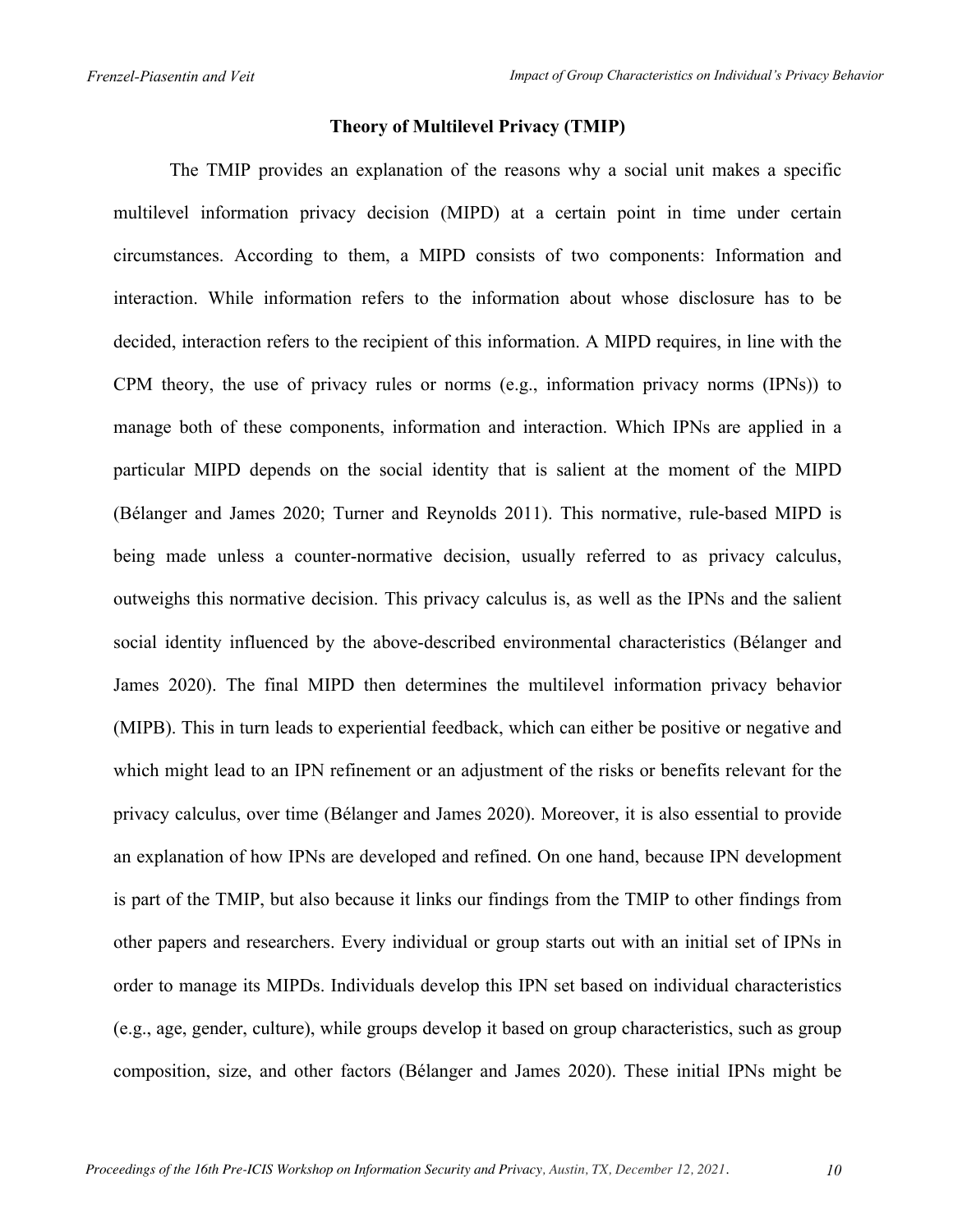constantly refined over time through, e.g., the change of group members, which influences the group composition and requires a refinement of the group norms. In this situation, an individual joining a group might want to refine its personal norms to adapt to the group norms. We provide a complete overview of all group-level factors that influence an individuals' privacy behavior and we therefore extend Bélanger and James' (2020) TMIP in Figure 1.



**Figure 1.** The interplay of information privacy norms and salient individual and group-level factors based Bélanger and James (2020); (extended factors in grey)

## **DISCUSSION**

In our work, we sought to give an overview of the main group-level factors that guide an individuals' privacy behavior. The foundation of our work is based on the TMIP developed by Bélanger and James (2020) and then extended by several other important factors that we found across research. According to the TMIP, the MIPB follows a MIPD, which in turn is mainly determined by a groups' or individuals' IPNs. These IPNs are mainly influenced by the salient social identity as well as the environmental characteristics, such as location, people, and the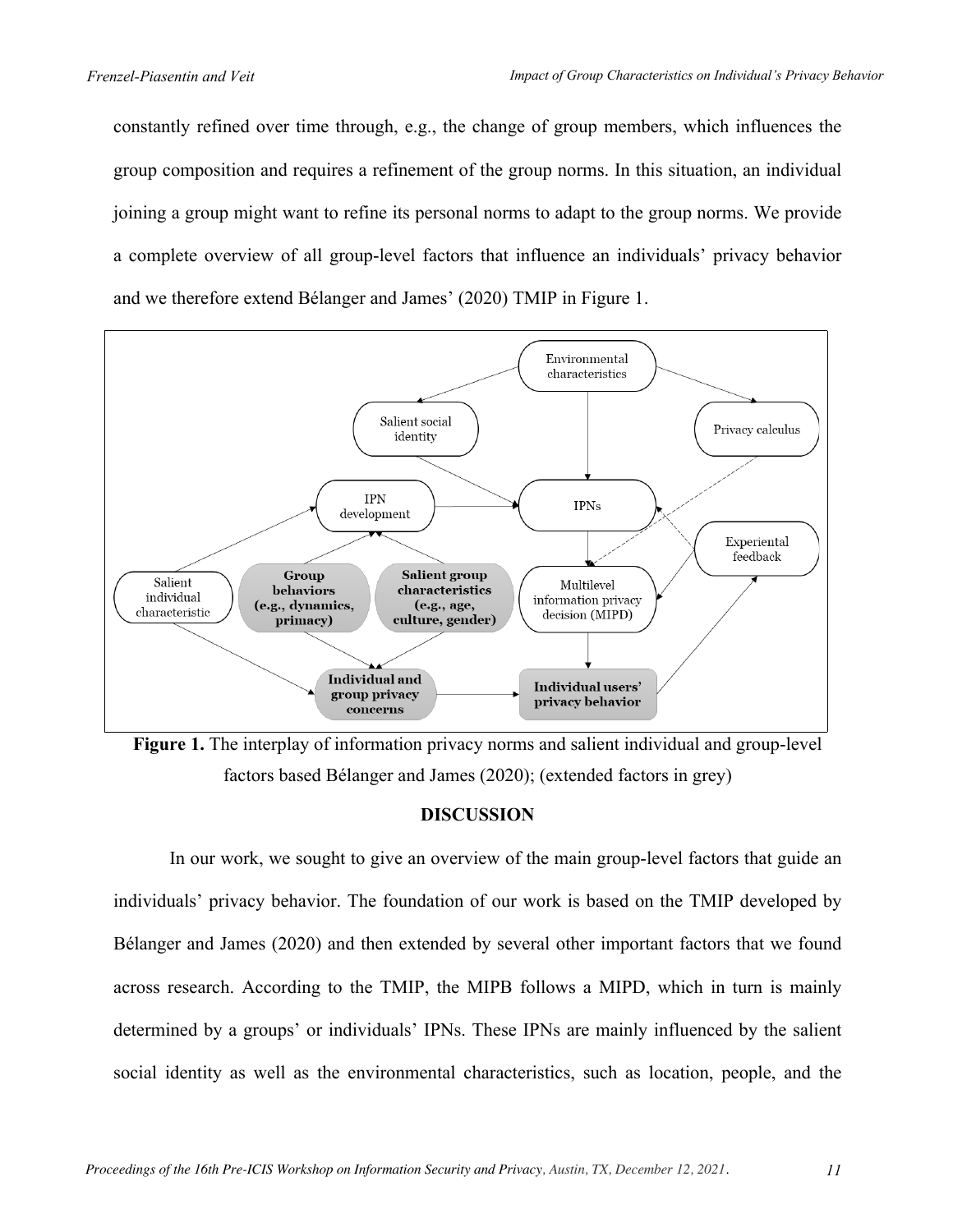information and its primary characteristics, and can only be outweighed if the result of a riskbenefit tradeoff is more effective. Moreover, experiential feedback can lead to a refinement of these IPNs and thereby also lead to a different MIPD at a later point in time. In general, every group and individual starts with its own initial set of IPNs guided by group and individual characteristics (Bélanger and James 2020). This also marks the interface where we extend the TMIP, by the mentioned group and individual characteristics as well as the social contract perception.

We found several studies and papers proving a connection between individual characteristics and individual privacy behavior, even though their findings have partly been kind of inconclusive, especially regarding culture and gender. In terms of group characteristics, we found primacy, carry-over behavior as well as peer pressure, and herding behavior to influence individual privacy behavior. Higher peer pressure for example has been proven to raise the likelihood of personal information disclosure (Bélanger and James 2020; Park et al. 2015). Furthermore, group members with an educative role, such as group leaders, and the common bond be-tween group members have been shown to positively influence privacy management strategies (De Wolf et al. 2014).

Finally, we also found differences between members of groups with different social contract perceptions, regarding privacy behavior. It has been shown that groups who perceive the social contract to be less reliable, are more likely to adapt their behavior to protect their privacy (Kruikemeier et al. 2020).

#### **Implications**

As there are only few papers focusing on the influence of group-level factors on individual privacy behavior we extend the literature in this field through our work. Thereby we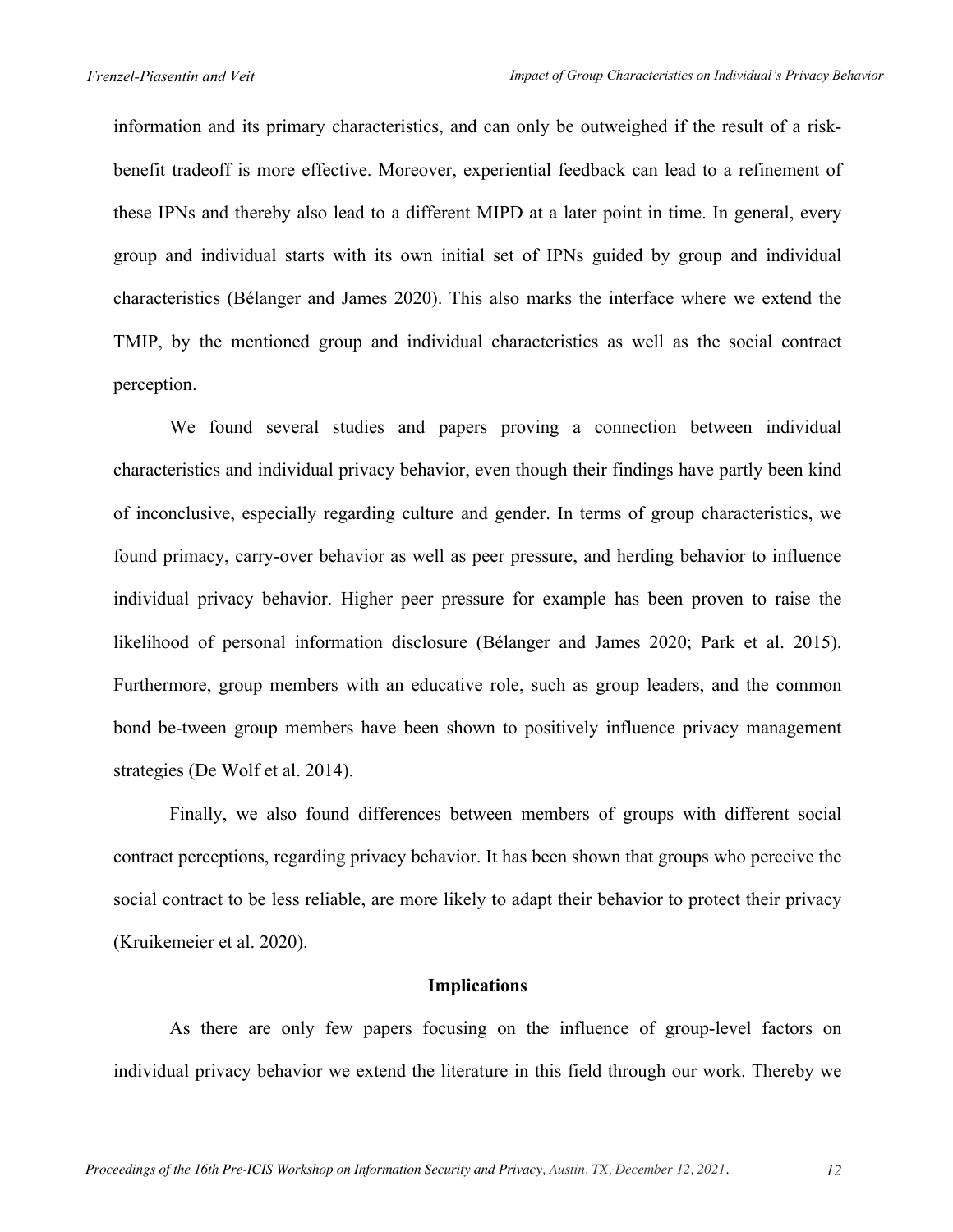answer the various calls for more literature in the field (Bélanger and Crossler 2011; Smith et al. 2011). Moreover, we are not only investigating the group-level perspective but also how individual characteristics are linked to it and how they are also directly influencing individual privacy behavior. Considering the fast pace at which the digital transformation is taking place all over the world and the fact that every individual belongs to multiple groups at once it is crucial to know, how and which factors influence an individual's privacy behavior on the group level.

#### **Limitations**

We have to acknowledge some limitations to our work. First, we only used journals with a quality of Q1 according to the Scimago quality ranking. Thereby we tried to online include journals with high quality and lots of citations. But we might have also excluded relevant articles in lower quality journals through that exclusion criteria. Secondly, the papers about a country's and culture's impact on privacy behavior we found, were conducted in several countries, mostly European ones, but certainly, not all countries in the world and might therefore not be representative for every country. Additionally, as there is almost no research focusing solely on the group-level, despite of many calls for it (e.g., Bélanger and Crossler 2011; Smith et al. 2011), we did not have a lot of articles to choose from, especially compared to research on the individual-level. Moreover, it has been proven to be difficult, if not impossible, to fully separate the individual-level and the group-level as they are so inter-connected.

#### **REFERENCES**

- Acquisti, A., Brandimarte, L., and Loewenstein, G. 2015. "Privacy and human behavior in the age of information," *Science* (347:6221), pp. 509–514.
- Anderson, C. L., and Agarwal, R. 2011. "The Digitization of Healthcare: Boundary Risks, Emotion, and Consumer Willingness to Disclose Personal Health Information," *Information Systems Research* (22:3), pp. 469–490.
- Bélanger, F., and Crossler, R. E. 2011. "Privacy in the Digital Age: A Review of Information Privacy Research in Information Systems," *MIS Quarterly* (35:4), pp. 1017–1042.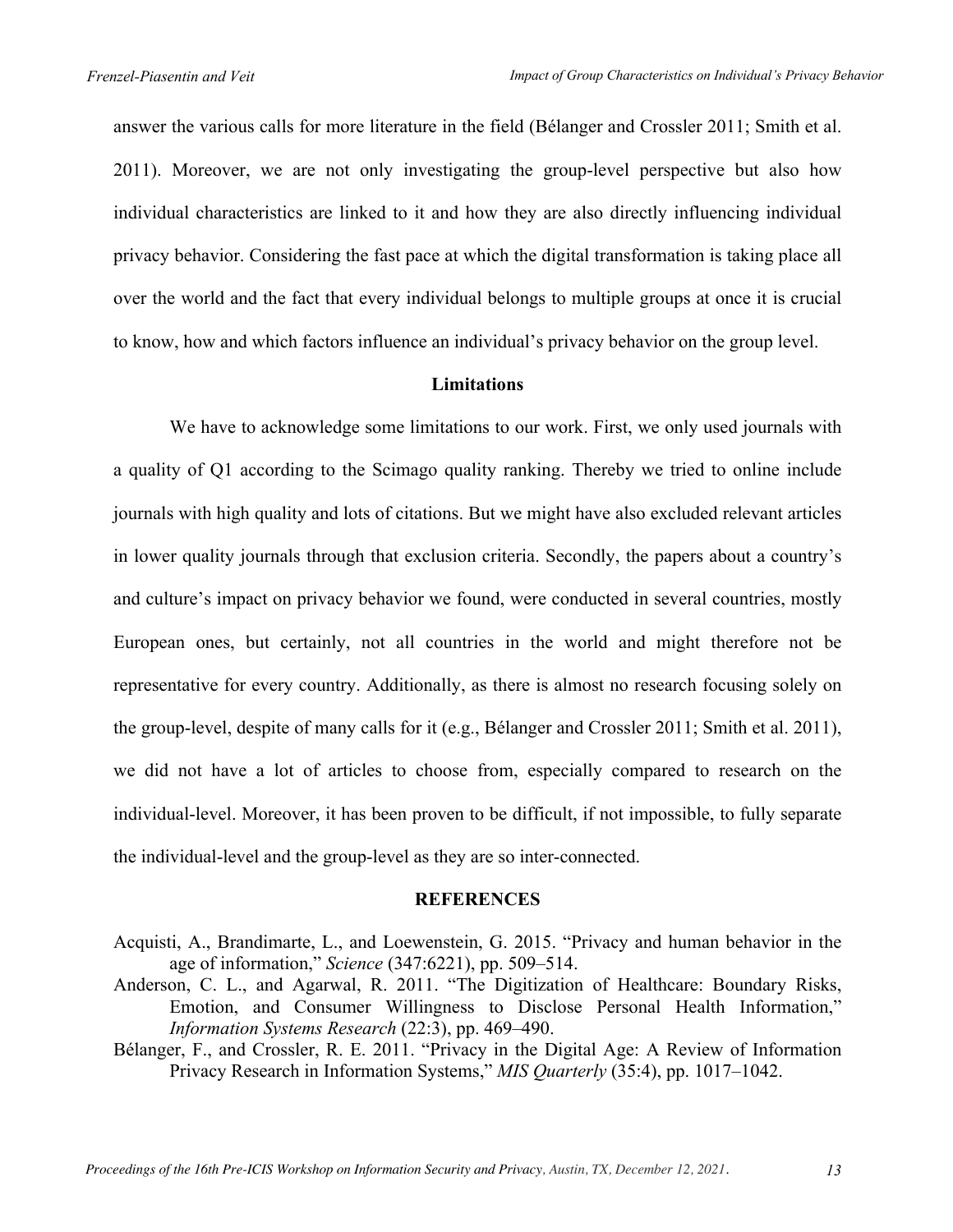- Bélanger, F., and James, T. L. 2020. "A Theory of Multilevel Information Privacy Management for the Digital Era," *Information Systems Research* (31:2), pp. 510–536.
- Bélanger, F., and Xu, H. 2015. "The role of information systems research in shaping the future of information privacy," *Information Systems Journal* (25:6), pp. 573–578.
- Bergström, A. 2015. "Online privacy concerns: A broad approach to understanding the concerns of different groups for different uses," *Computers in Human Behavior* (53), pp. 419–426.
- Budak, J., Rajh, E., and Anić, I.-D. 2015. "Privacy Concern in Western Balkan Countries: Developing a Typology of Citizens," *Journal of Balkan and Near Eastern Studies* (17:1), pp. 29–48.
- Data Privacy Manager 2020. "100 Data Privacy and Data Security statistics," in *Data Privacy Manager*.
- De Wolf, R., Willaert, K., and Pierson, J. 2014. "Managing privacy boundaries together: Exploring individual and group privacy management strategies in Facebook," *Computers in Human Behavior* (35), pp. 444–454.
- Dhir, A., Torsheim, T., Pallesen, S., and Andreassen, C. S. 2017. "Do Online Privacy Concerns Predict Selfie Behavior among Adolescents, Young Adults and Adults?," *Frontiers in Psychology* (8), p. 815.
- Dinev, T., and Hart, P. 2006. "An Extended Privacy Calculus Model for E-Commerce Transactions," *Information Systems Research* (17:1), pp. 61–80.
- Dinev, T., Xu, H., Smith, J. H., and Hart, P. 2013. "Information privacy and correlates: an empirical attempt to bridge and distinguish privacy-related concepts," *European Journal of Information Systems* (22:3), pp. 295–316.
- Elueze, I., and Quan-Haase, A. 2018. "Privacy Attitudes and Concerns in the Digital Lives of Older Adults: Westin's Privacy Attitude Typology Revisited," *American Behavioral Scientist* (62:10), pp. 1372–1391.
- Kehr, F., Kowatsch, T., Wentzel, D., and Fleisch, E. 2015. "Blissfully ignorant: the effects of general privacy concerns, general institutional trust, and affect in the privacy calculus," *Information Systems Journal* (25:6), pp. 607–635.
- Krasnova, H., Veltri, N. F., and Günther, O. 2012. "Self-disclosure and Privacy Calculus on Social Networking Sites: The Role of Culture," *Business & Information Systems Engineering* (4:3), pp. 127–135.
- Kruikemeier, S., Boerman, S. C., and Bol, N. 2020. "Breaching the contract? Using social contract theory to explain individuals' online behavior to safeguard privacy," *Media Psychology* (23:2), pp. 269–292.
- Laufer, R. S., and Wolfe, M. 1977. "Privacy as a Concept and a Social Issue: A Multidimensional Developmental Theory," *Journal of Social Issues* (33:3), pp. 22–42.
- Malhotra, N. K., Sung S. Kim, and Agarwal, J. 2004. "Internet Users' Information Privacy Concerns (IUIPC): The Construct, the Scale, and a Causal Model," *Information Systems Research* (15:4), pp. 336–355.
- Miltgen, C. L., and Peyrat-Guillard, D. 2014. "Cultural and generational influences on privacy concerns: a qualitative study in seven European countries," *European Journal of Information Systems* (23:2), pp. 103–125.
- Moustaka, V., Theodosiou, Z., Vakali, A., Kounoudes, A., and Anthopoulos, L. G. 2019. "Εnhancing social networking in smart cities: Privacy and security borderlines," *Technological Forecasting and Social Change* (142), pp. 285–300.